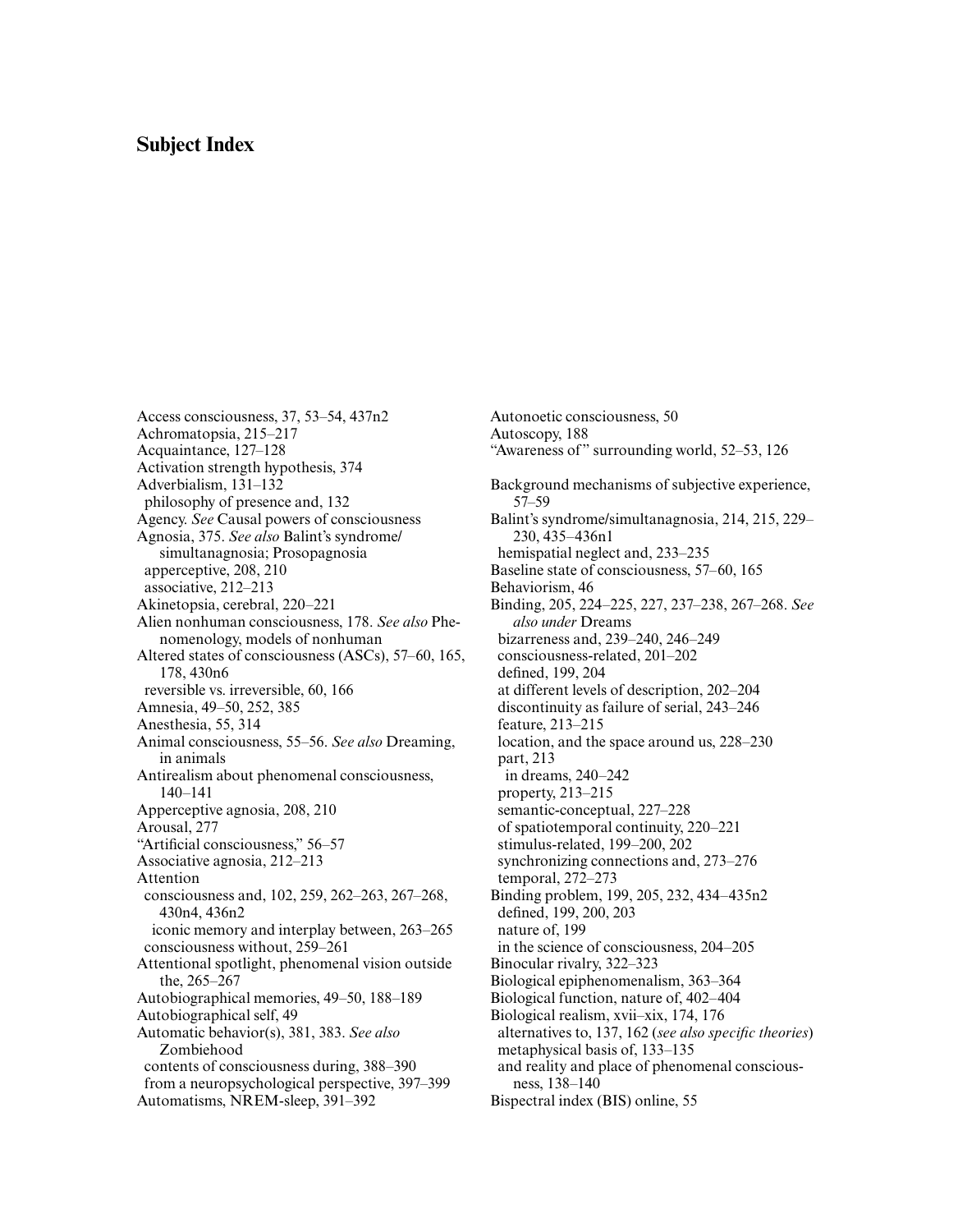**Bizarreness** in dreams, 239–240, 246–249 internal vs. contextual, 249–250 mechanisms of, 246–248 Black planet (thought experiment), 117 Blackouts, 385 Blind persons, seeing in dreams, 89–90 Blindsight, 368–369 Blindtouch, 372 Body image, 51, 431n4 phenomenal, 92–93, 160 Bohr, Niels, 288 Bottom-up constraints, 294, 305 Bottom-up strategy, 307–318 Brain, discovery of consciousness in, 298–303 prospects for, 335–337 Brain-consciousness problem, 9 Brain mapping, 298, 344–347. *See also* Models; Multilevel models; Neuroscience methods in the search for consciousness Brains-in-a-vat (BIV), 67, 139, 140 Bridge principles, 12 Camera's eye perspective. *See* Third-person perspective Causal dependence, 22 Causal network. *See also* Consciousness, explanation of, network of biological dimensions of, 18, 19 Causal powers of consciousness, 363–365, 381 Censorship, 47 Center of consciousness, 38–39 Change blindness (CB), 261–262 conflicting interpretations of, 262–263 Charles Bonnet syndrome, 42, 350 Closure, principle of, 208 Coconsciousness, 178 Cognitive neuroscience, 9 philosophy of, 9 Cognitive neuroscience approach to consciousness, 8 "Cognitive reduction" of consciousness, 102 Color opponency, 435n1 Color(s). *See also* Achromatopsia; Dreams, color qualities in mechanisms involved in phenomenal, 217–219 as seen in world vs. in brain, 151–154 Common fate, 207 Component patterns, 294 Computationalism, 429n2 Conscious and unconscious components of cognitive system. *See also* Implicit information relations between, 372–376 (*see also* Zombie systems) Conscious and unconscious states, 148–151. *See also* Zombies Conscious awareness system (CAS), 373

Conscious creatures, 54–55 Conscious states, 54–55, 172. *See also* Conscious and unconscious states Consciousness. *See also specific topics* absence of, 62–68 alien nonhuman, 178 alternative names for the word, 438n2 basic concepts of, 30–51 as biological phenomenon residing within brain, 10–11 as central junction of information in brain, 382 confusing conceptions of, 51–54 continuum of, 210–212 dimensions of causal-mechanical network, 18, 19 diversity of, 30–32 explanation of, 27–28 (*see also* Multilevel explanation) backward-looking, 26, 27 in biological sciences vs. physics, 11–13 constitutive, 18–20, 22 contextual, 23–24 downward-looking, 26, 27 etiological, 20–23 network of biological, 18–27 as requiring a unified research program, 6–7 (*see also* Research program) upward-looking, 26, 27 as flowing stream, 100 functional aspects, 37 as illusion, 31 importance of, xvi levels of (*see* Levels) micro-level mechanisms of, 19, 20 as natural phenomenon, 10 origin of, xv as phenomenal level of organization in brain, 16 primary, 35–37, 40, 54 (*see also* Phenomenal consciousness) "primitive form" of, 156 problem of, xv–xvi radical embodiment of, 142–144 as "real," 10 science of, 3–6 philosophical views underlying the, 5 as theoretical problem for biology of the mind, 9 *Consciousness and Cognition* (journal), 6 "Consciousness neurons," 5 Constitutive mechanisms of consciousness (CMC), 294, 297–298 Content externalism, 144–147 Contents of consciousness, 37–38, 146, 172–173, 295. *See also* Phenomenal contents of consciousness; Representational contents of consciousness Continuity. *See also* Discontinuity binding of spatiotemporal, 220–221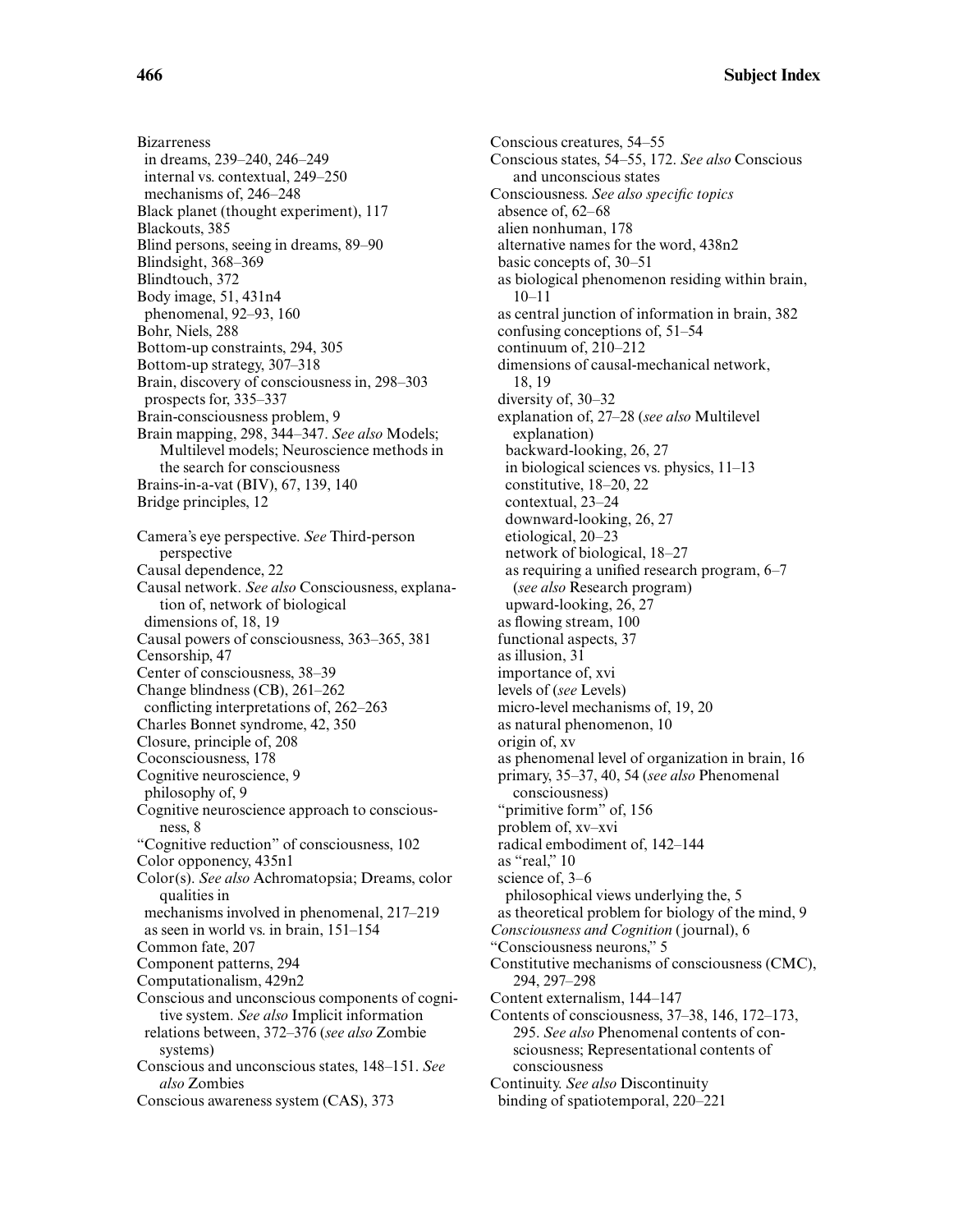Continuity hypothesis (dreams), 422 Cybersphere, 110–111 Dalton, John, 288 Decomposition/decomposability hypothesis, 167, 176–177, 207 Deductive-nomological (D-N) approach, 12, 286, 287 Defense mechanisms, biological, 423–425 Degraded representation models, 374–376 Derealization, 60 Description, 202–204 of ineffable experiences, difficulties in verbal, 47 systematic, 29–30 Detached perspective. *See* Third-person perspective Direct realism, 151–154 Disconnection models, 373, 377 Discontinuity, 247–248. *See also* Continuity as failure of serial binding, 243–246 Dissociations, 372–377. *See also* Sleep-related dissociations of consciousness and behavior nature of consciousness in light of, 378–380 of phenomenal contents of consciousness, 183– 189 Distinct knowledge models, 374, 376 Disunity, 231–232. *See also under* Unity DNA, 22–23, 85–86, 341, 358 Dorsal simultanagnosia. *See* Balint's syndrome/ simultanagnosia Dorsal-ventral interaction and visual consciousness, 311–312 Dream bizarreness, 240 binding and, 239–240, 246–248 Dream catcher test, 300–303, 346 Dream content(s), 103–104, 432n1 classes of, 189–192 perceptual contents, 79–80 traces of ancestral environment in, 406–413 traumatic experience and, 413–415, 422–423 what we would dream if eyes were open, 88–89 Dream experience, 84 presents sensory-perceptual world, 82 Dream presenter system, 349–351, 353–355 Dream recall, laboratory studies of, 76–77 Dream research, methodological problems in, 47–48 Dream world dream self in center of, 82–83, 110, 133–134, 426 taken as real world, 83–84, 103–105 Dreaming, 61, 84, 182, 308. *See also* Virtual self; Virtual world about "current concerns," reasons for, 421–422 in animals, 303, 324–327 animals in, 407–409 biological function of, 401–404, 427–428 traces of the, 404 (*see also* Threat simulation) defined, 61, 62

form and organization of consciousness during, 82–84 lucid, 43, 61–62, 77–78, 83, 93–94 nonconscious, 62 as out-of-brain experience, 114–116 Dreaming brain, 75–76, 84, 97–98. *See also under* Phenomenal consciousness; REM (rapid eye movement) sleep constraints on locus of control, 85–87 phenomenal level in, 110 neural basis of, 94–97 sensory organs never sleep, 87–88 Dreams, 84, 151 aggression in, 405–406 bad, 411–413 (*see also* Nightmares) binding in, 239, 252–253 failures of semantic-conceptual, 242–243 unity of human characters and, 248–252 of blind persons, 89–90 cassette theory of, 77 children's, 407–409, 411–413, 416–417 color qualities, 79–81 crippled persons walking in their, 91 emotions in, 405 "enemies" in, 406–407 "isolation" of, 92 misfortunes in, 405 pain in, 79, 81–82, 158–160 of paralyzed persons, 90–91 recurrent, 410–411 skeptical challenges to the existence of, 77–78 as transparent surrogate world, 105–107 typical, 409–410 Duration of experience, 34 Dynamic core hypothesis, 316–317 Egocentric reference frame, 51, 168, 344 Einstein, Albert, 288 Electroencephalogram (EEG), 322–324 Electromagnetic field theory of consciousness, 433n1 Eliminative materialism, 30–31 Embodied cognition, 5 Enactive cognitive science, 5, 142–143 Epileptic nocturnal wandering, 390–391 Epileptic seizures, automatic behavior during, 395–396 case reports, 396–397 Epiphenomenalism, 363–364, 383 Evolutionary causes, ultimate, 23 Existence, xv–xvii, 357, 359–360 Experience(s), 141 metaphysics of, 129–131 Explanatory gap(s), 283, 285, 303–304, 434n2

historical between chemistry and biology, 289–291 between physics and chemistry, 288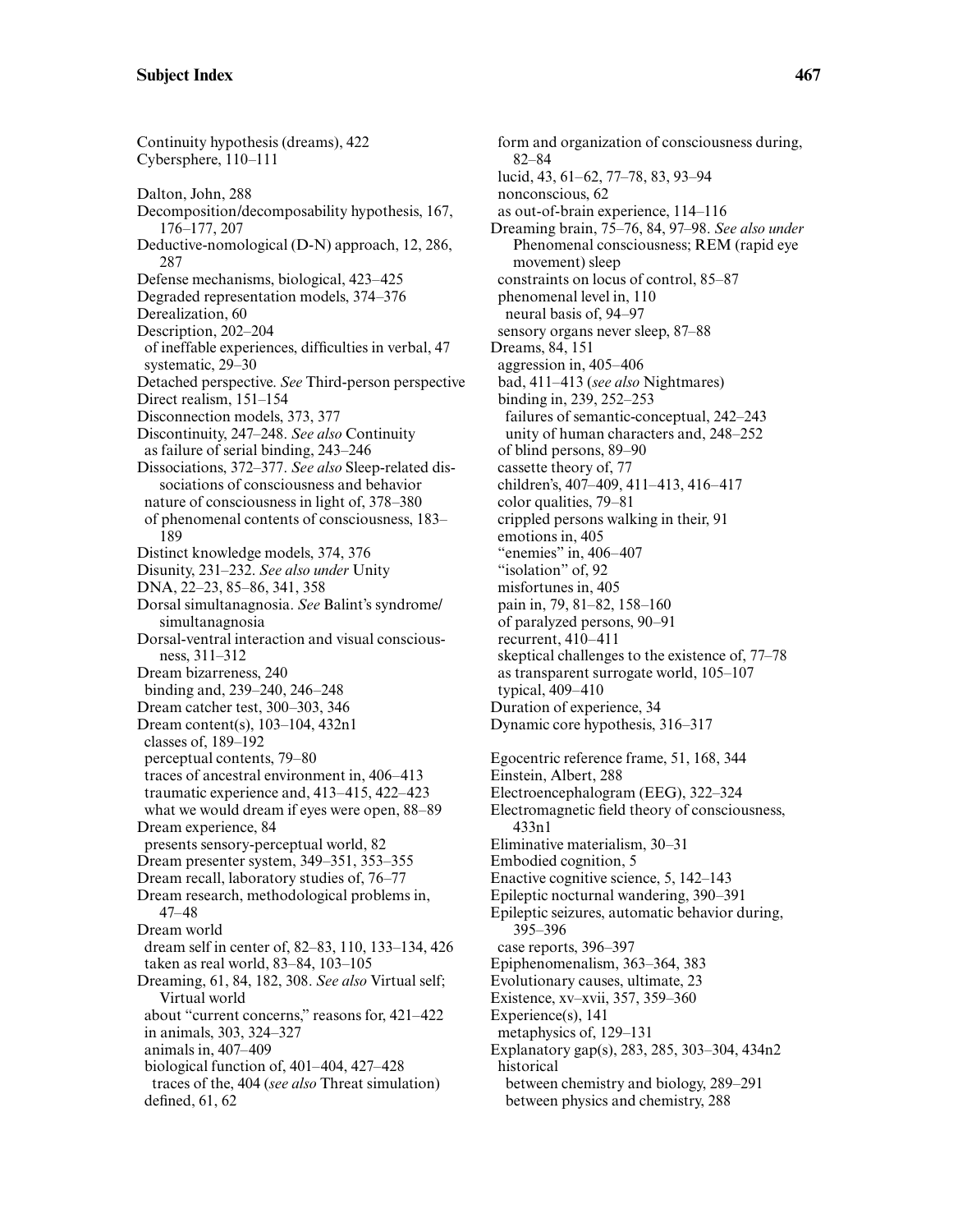Explanatory gap(s) (*continued*) lessons to be learned from, 291–292 multilevel explanations and, 287–291 and the theory reduction model, 285–287 Extended consciousness, 50

Face recognition. *See* Object recognition; Prosopagnosia "Fallacy of misplaced concreteness," 161 Feature conjunctions, 256–257 illusory, 214–215 Feature integration/feature binding, 213–215 Feature integration theory, 256–257 Feedback loops, interactive, 317–318 Feedback processing sweep, 317 Feedback sweep, fast, 317 First-person perspective (1PP), 51, 158, 168, 344 Focal consciousness, 38–40 Forgetfulness, 47 Fringe consciousness, 38 Fully Immersive Spherical Projection System, 110–111 Functional magnetic resonance imaging (fMRI), 330–335 Functionalism, 54 Geographical orientation, 193 Gestalt bubble model, 176 Gestalt principles of perceptual organization, 207–

209, 370–371 Gestalt theory, 174, 175 Gestalt windows, 192–195, 228, 241, 248, 307 Gestalts in the brain, 273–276 Global broadcasting. *See* Access consciousness Global workspace theory, 101, 102 Grandmother cells, 270–271

Hallucinations, 42, 59, 62 Hemispatial neglect. *See* Neglect, hemispatial Heterophenomenology, 141, 429n1 Hierarchical structure of world, 14–18 Higher-order consciousness, 430n5 Higher-order perception (HOP) theory, 432–433n7 Higher-order thought (HOT) theories of consciousness, 148–151, 432–433nn7–9 Hippocampus, as recipient of conscious input, 312 HOT theories. *See* Higher-order thought (HOT) theories of consciousness Human Phenome Project, 351 Husserlian phenomenology, 147

Iconic memory, 42 Illusion. *See also* World-for-me consciousness as, 31 Illusory feature conjunctions, 214–215 Illusory motion, 221–223 Imitation behavior, 398

Immersion, 109, 111–113. *See also* Presence Immune system, 423–424 Implicit information, causal powers of, 380–382 Implicit knowledge, 368, 372 Implicit object-oriented action, 371–372 Inattentional amnesia hypothesis, 265 Inattentional blindness (IB), 262 conflicting interpretations of, 262–263 Inattentional blindness (IB) hypothesis, 265 Information processing during sleep, nonconscious, 61 Input-output description, 24–26 Input-output functions, 24, 25 Instant brains-in-a-vat, 140 Instant people, 139–140 Instrumentalism, 433n12 Intensity of experience, 34 Intentional accounts of consciousness, 144–147 externalist vs. internalist theories, 145–147 Intentional objects, 174 Intentionality, 144, 149, 175, 432nn3–4 Intracortical connections, 274, 279 Introspection, 43–46 analytic, 45, 46 descriptive, 45 interpretive, 45, 46 pitfalls of, 46–48 Introspective verbal report, 44 Isomorphism, 352, 394 "Isoqualitative" model, 352

## Just-noticeable-differences (JNDs), 41

Levels. *See also under* Description of consciousness, 434n1 of organization, 13–17 (*see also* Phenomenal level) identification of correct level of, 26–27 as ontological/real, 15 Linguistic awareness, 430n5 Local field potentials (LFPs), 333, 437n2 Localization problem, 85–86, 145, 146 Location, 34, 173 Location binding and the space around us, 228–230 Location paradox, solving without miraculous projection, 159–160 Locus of control, 85–87, 157 Lower-level mechanisms, 294 Lysergic acid diethylamide (LSD), 59 Machine consciousness, 55–57 Macroconsciousness, 434n1 Magnetoencephalography (MEG), 327–330. *See also* Functional magnetic resonance imaging (fMRI) Map location, 193

Master loop hypothesis, 318–319, 324

Materialism, eliminative, 30–31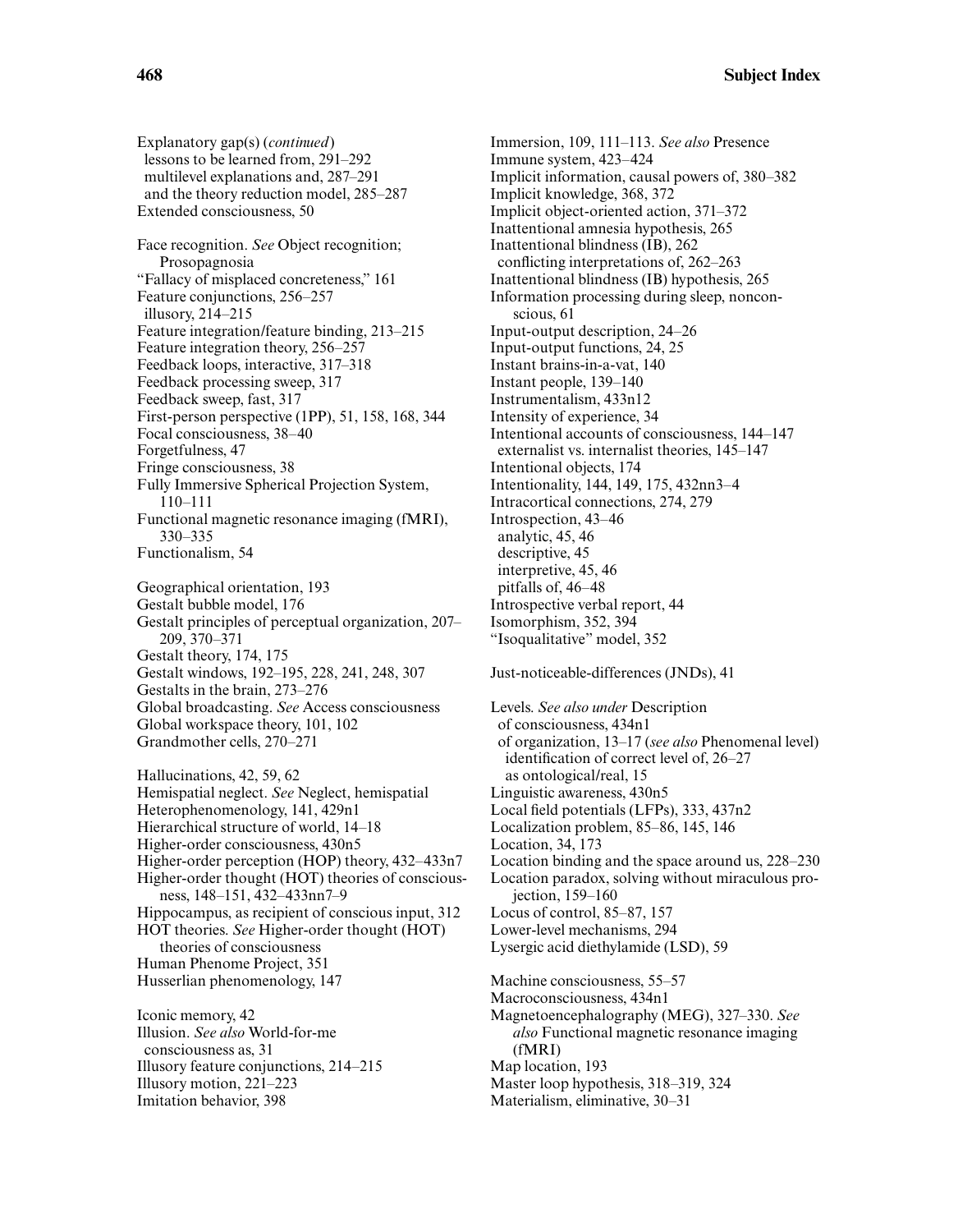Mechanistic approach, 12 Mehinaku dream reports, 419–420 Memories, false, 125 Memory. *See also* Amnesia field/observer perspective distinction, 47 selectivity of, 47 Memory gaps, 385 Memory traces, salience of, 420 Mental phenomena, 183 in isolation, 187 Mental presentation, 128–129 Mental screen, 430n2 Mental states. *See* Conscious and unconscious states; Conscious states "Mental time travel," 50, 83 Metacognition, 46 Metaphor(s) of consciousness, 100, 107 from dreaming brain to a novel, 103–107 multiple drafts metaphor, 100–101 theater-spotlight metaphor, 101–103 as tools of thought in science, 99–100 Metaphysical epiphenomenalism, 363–364 Metaphysical functionalism, 54, 429n2 Metarepresentations, 316 Methodological phenomenology, 128 Micro-level mechanisms of consciousness, 19, 20 Micro-macro hierarchy, 15–16 Microconsciousness hypothesis, 309–310, 374, 434n1 Mind-body problem, 9, 93 Mirror metaphor of explanation, 341, 342, 346 Misidentification, 242–243 Misrepresentation, 174 Model systems, 73 in biological science, 73–75 (*see also* Dreaming brain) Modeling consciousness as hall of mirrors, 342–343 implications of, 351–353 Models (explanatory), 339. *See also* Multilevel models; Phenomenal level explanatory power of, 339–341 as mirrors of reality accessible to conscious understanding, 341–342 Monism, 132 Motion illusory, 221–223 phenomenal, in the brain, 219–223, 435n2 Motor output blockade, 87 Multilevel explanation, 13–18, 429n2. *See also under* Explanatory gap(s) Multilevel mechanistic explanation, dissociations and, 372–376 Multilevel models, 26–27, 219, 287, 341, 347–351. *See also* Models idealized, 13

Multiple unit activity (MUA), 437n2 Narcolepsy, 90 Naturalistic approach to explanation, 340 Neglect hemispatial, 230–235, 259 reveals multiple representations of space, 231 unilateral, 370–371 Neural coding, 269–270 Neural correlates of consciousness (NCC), 19, 74, 142, 293, 298–300, 321 for background state vs. contents of consciousness, 295 defining, 294–295, 307–318 as explaining consciousness, 295–297 in temporal lobe, 310 Neural synchronization. *See* Synchronization Neurophenomenology, 147–148, 429n1 Neuroscience. *See* Cognitive neuroscience; *specific topics* explanatory gap between consciousness and (*see* Explanatory gap(s)) Neuroscience methods in the search for consciousness, 321–322, 335–337. *See also* Brain mapping; Models; Multilevel models extracranial electrical (EEG) and magnetic (MEG) recordings, 322–324 functional brain imaging with PET and fMRI, 330–335 single-cell recordings and microelectrodes, 322– 324 Neutral theory of experience, 132 Nightmares, 411–413 posttraumatic, 413–416, 422–423 9/11 terrorist attacks, 415 Nocturnal wandering, case descriptions of, 387–391 Nonconscious, 62, 63, 433n8. *See also* Conscious and unconscious states; Zombies Nothingness, xv–xvi Object-directedness, 147 Object files/object tokens, 192, 257–258 Object-oriented action, implicit, 371–372 Object recognition, 191–192, 275. *See also* Prosopagnosia Object representations, 434n2 temporary, 257–258 "Objective"/external viewpoint, 51 Observation of experience, changes in experience due to, 48 Ontogenetic etiological pathway to consciousness, 23 Oscillatory rhythm, 272 "Out-of-body" experiences, 118. *See also* Dreaming

Multiple drafts metaphor, 100–101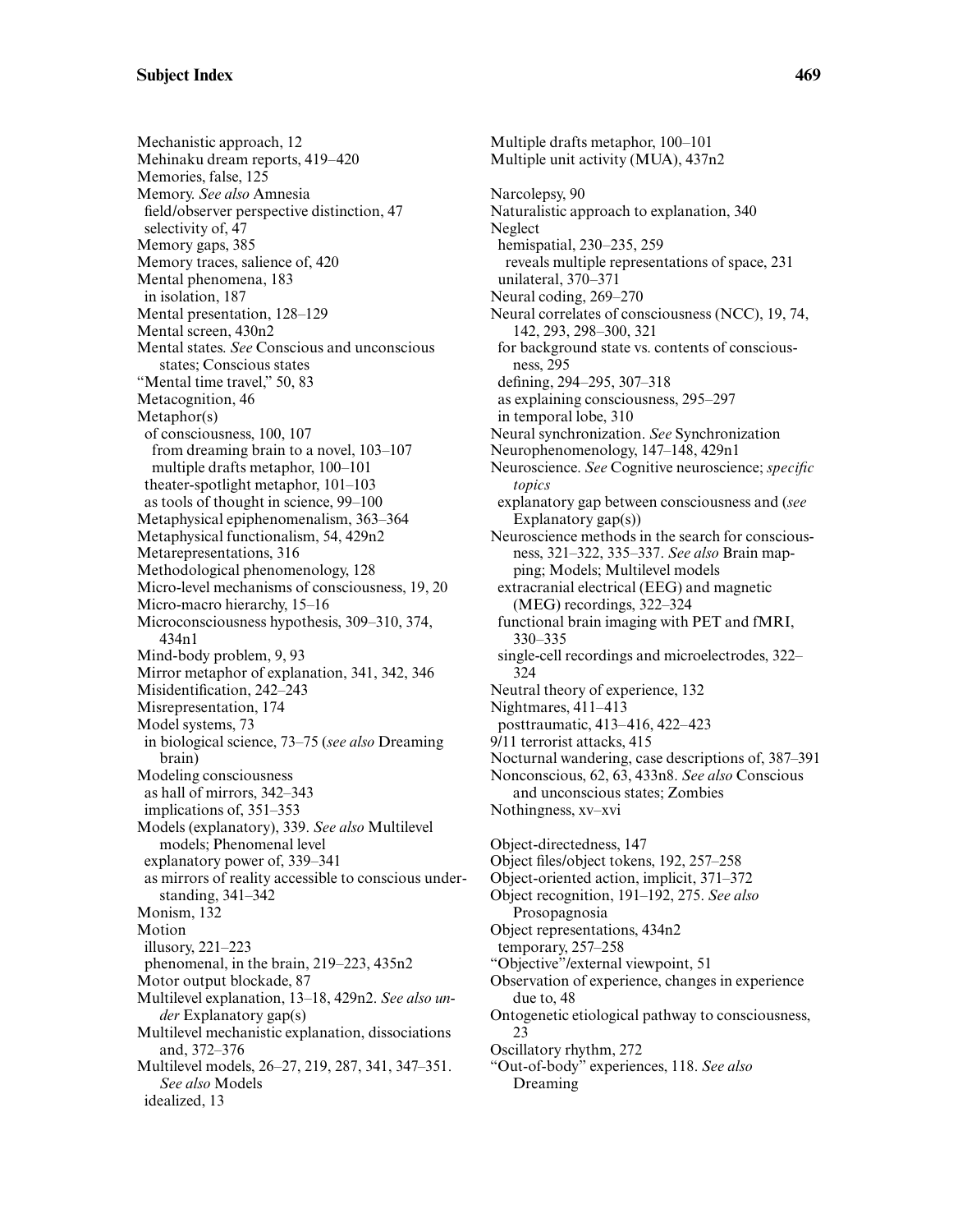**470 Subject Index**

P-space, 171 Pain, 157 in dreams, 79, 81–82, 158–160 Palinopsia, 436n1 Panpsychism/panexperientialism, 154–157, 176 Parallelism, principle of, 208 Paralyzed persons. *See also* Sleep paralysis dreams of, 90–91 Parietal lobes and "central representation," 310–311 Pathways to consciousness, 23 Perception, 129. *See also* Visual awareness; Visual consciousness as brain's natural telepresence system, 116–119 Perceptual access, 153 Perceptual modeling approach to consciousness, 175 Perceptual projection, 157–158 Perceptual units, 207 Peripheral consciousness, 38–40 PGO (ponto-geniculo-occipital) waves, 95, 96 Phenodiversity, 353 Phenomenal and nonphenomenal domains, continuum/connection between, 211, 355–360 Phenomenal background, 38 Phenomenal body, 430n1, 431n4 Phenomenal consciousness, 32–36, 53, 59, 67, 255. *See also* Consciousness, primary as always organized, 277 antirealism about, 140–141 definition, 37 existence of subjective, 138 in space and time, 138–140 generated by dreaming brain, 76–78, 83–84 compared with phenomenal consciousness during wakefulness, 82–84 includes full range of phenomenal contents, 78–82 personal experience and familiarity, 76 vs. reflective consciousness, 40–43, 306 Phenomenal contents of consciousness, 37–38, 181, 195, 295, 436n2. *See also* Contents of consciousness; Phenomenal consciousness constitutive mechanisms of, 294, 297–298 dissociations of, 183–189 Phenomenal horizon, 169 Phenomenal level, 16, 19, 106, 130, 430n4. *See also* Levels, of organization anatomy of (local vs. holistic), 312–313 of description, 18, 29–30, 203 empirical criteria for discovery of, 299–300 features of, as constraints, 305–307 how to find, 294 physiological mechanisms of, 315–318 what it would look like, 343–344 what would be required of method to capture, 344–347 as a "world," 102–105

Phenomenal reality in the brain, 92–94 Phenomenal space disunified mechanisms of unified, 231–232 (*see also* Binding) as fundamental to the phenomenal level, 170– 171 hemispatial neglect and, 230–235 nature of, 171–172 network underlying, 313 physical space and, 169–170 and state of being conscious, 172 and time, 172–173 Phenomenal states as bipolar/relational, 144 nonconscious, 433n8 (*see also* Nonconscious) transparency, 106 Phenomenal world contents, 182–183 gradual nature of, 211 structure, 181–182 Phenomenalism, 160–162 Phenomenality, 126 as fundamental form of mentality, 144 Phenomenology commonsense, 182–183 as empirical enquiry, 165–167 goals of empirical, 165–166 models of nonhuman, 353–355 Phenomenospatiality, 178 Phonological awareness, 430n5 Population coding, 271–272 Positron emission tomography (PET), 330–333, 335 Posttraumatic nightmares, 413–416 mechanisms behind, 422–423 Preattentive vision, 266 Presence, 33–34, 109, 234, 438n2 immediate, 128 (*see also* Acquaintance) philosophical ideas related to notion of, 127–129 philosophy of, 126–133 sense of, 111–113, 121, 126 in virtual reality and dream consciousness, 113–114 Presence-for-me, spatial and temporal, 33–34 Presentational content, 128–131 Projection theory, 157–159 Property binding, 213–215 Prosopagnosia, 369–370, 376 Protoconsciousness, 156 Protopanpsychism, 156 Proximity, principle of, 207 Pseudohallucination, 42, 62 Psychophysics, 22 Qualia, 35–37, 80, 141, 142, 170, 429n2

Qualitative consciousness, 37

Qualitative features, organization of, 208, 210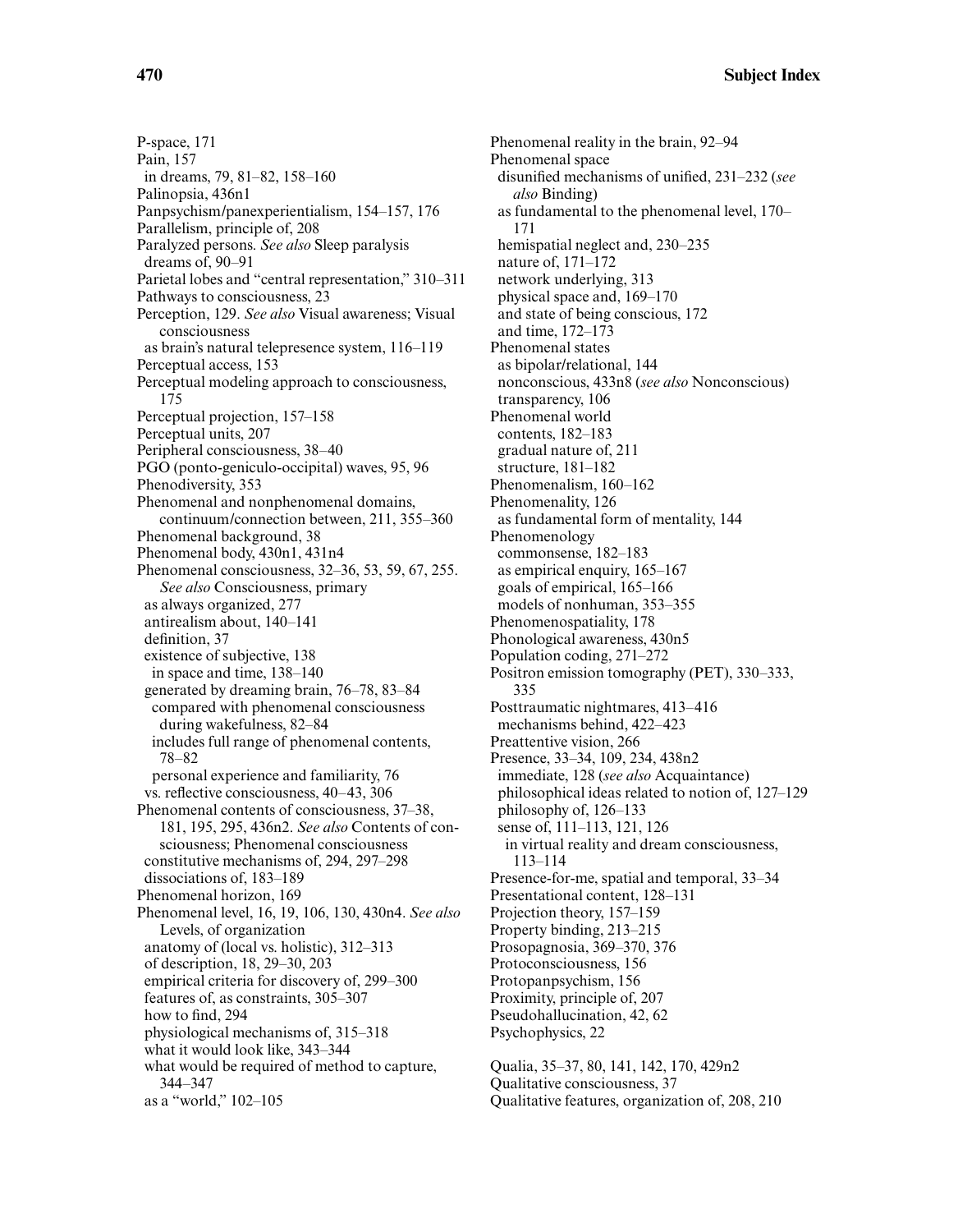Quality(ies), 35 and perceptual organization, 210 primary vs. secondary, 431n5 Rapid eye movement sleep. *See* REM (rapid eye movement) sleep Rat dream hypothesis, 324–327 Rate code, 270 Realism, 433n12 Reciprocal connections, 271 Recurrent regular pattern, 272 Reflective consciousness, 40–43, 46, 49, 148, 150– 151, 264–265, 267 vs. phenomenal consciousness, 40–43, 306 self-reflective consciousness, 43, 151 Reflexive model, 157–159 REM (rapid eye movement) sleep, 139, 186, 301, 325–326. *See also* Dreaming; Dreaming brain; Dreams REM (rapid eye movement) sleep behavior disorder (RBD), 392–395, 422 Representation of external world, 53, 106 Representational contents of consciousness, 38, 53, 59, 128, 295, 297, 431n3, 436n2. *See also* Contents of consciousness Representationalism, 144–147, 297 externalist, 432n5 phenomenal spatiality and, 173–175 Representative realism, 121–122, 431n1 defined, 121 objections against, 121–122 epistemological worries, 121–125 metaphysical worries, 121–122, 125–126 Research program (on consciousness), biological, xviii explanation of consciousness as requiring a unified, 6–7 hard core of, 9–11 must be committed to fundamental assumptions, 7–9 Retina, during sleep, 87, 89 Retrospection, 45 Robots, 56–57, 118 S-thesis, 170 Salience, 420 Scene segmentation, 191 Selection of inputted information to awareness, 277–278 Selective attention, 39–42, 46, 229, 264 Self-awareness, 48–51, 148, 438n2 necessary conditions for, 48–49 Self-consciousness, 148 "Self-in-world" organization, 110–111 Self-presentation, 438n2 problem of mechanistically modeling, 359 Self-presenting, 130, 131, 432n6

Self-reflective consciousness, 43, 151 Self-representation, 438n2 types of, 49 "Self-sensing" capability, 360 Semantic-conceptual binding, 227–228 Semantic dementia, 228 Semantic windows, 192–195, 307, 382 opening, 227–228, 267 Sense-datum theory, 131, 134, 431n4 philosophy of presence and, 131 Sensorimotor theory of consciousness, 141–142 Sensory input blockade, 87–88 Separate processing systems, 374 Similarity, 340 principle of, 207 Simulation, 57. *See also* World-simulation metaphor Simultanagnosia. *See* Balint's syndrome/ simultanagnosia Skepticism, 122. *See also* Antirealism about phenomenal consciousness Sleep, 53, 314 subjective experiences during, 60–62 (*see also* Dreaming; Dreams) Sleep mentation, 61, 187 Sleep paralysis, 90–91, 186 Sleep-related dissociations of consciousness and behavior, 387 automatic behavior during epileptic seizures, 395–397 NREM-related nocturnal wandering, case descriptions of, 387–391 NREM-sleep automatisms, 391–392 REM sleep behavior disorder (RBD), 392–395, 422 Solipsism, 122, 123 Space, 179, 228–230 experience of, 165 objects and, 232–233 phenomenal, 175–177, 181 centeredness of, 168–169 Spatial attention. *See* Attention Spatial binding problem. *See* Binding problem Spatial coordinate system of consciousness, 171 Spatial disunity of consciousness, 177–179. *See also* Binding Spatiality, 165, 179, 435n1 in nonvisual sensory modalities, 167–168 phenomenal, 167–173 representationalism and, 173–175 in visual experience, 167–168 Spatiotemporal continuity, binding of, 220–221 Split brain, 235–237 Spotlight of attention, 41, 101–103 Stimuli, consciousness as responsiveness to, 52 Stimulus-related binding, 199–200, 202 Stream of consciousness, 100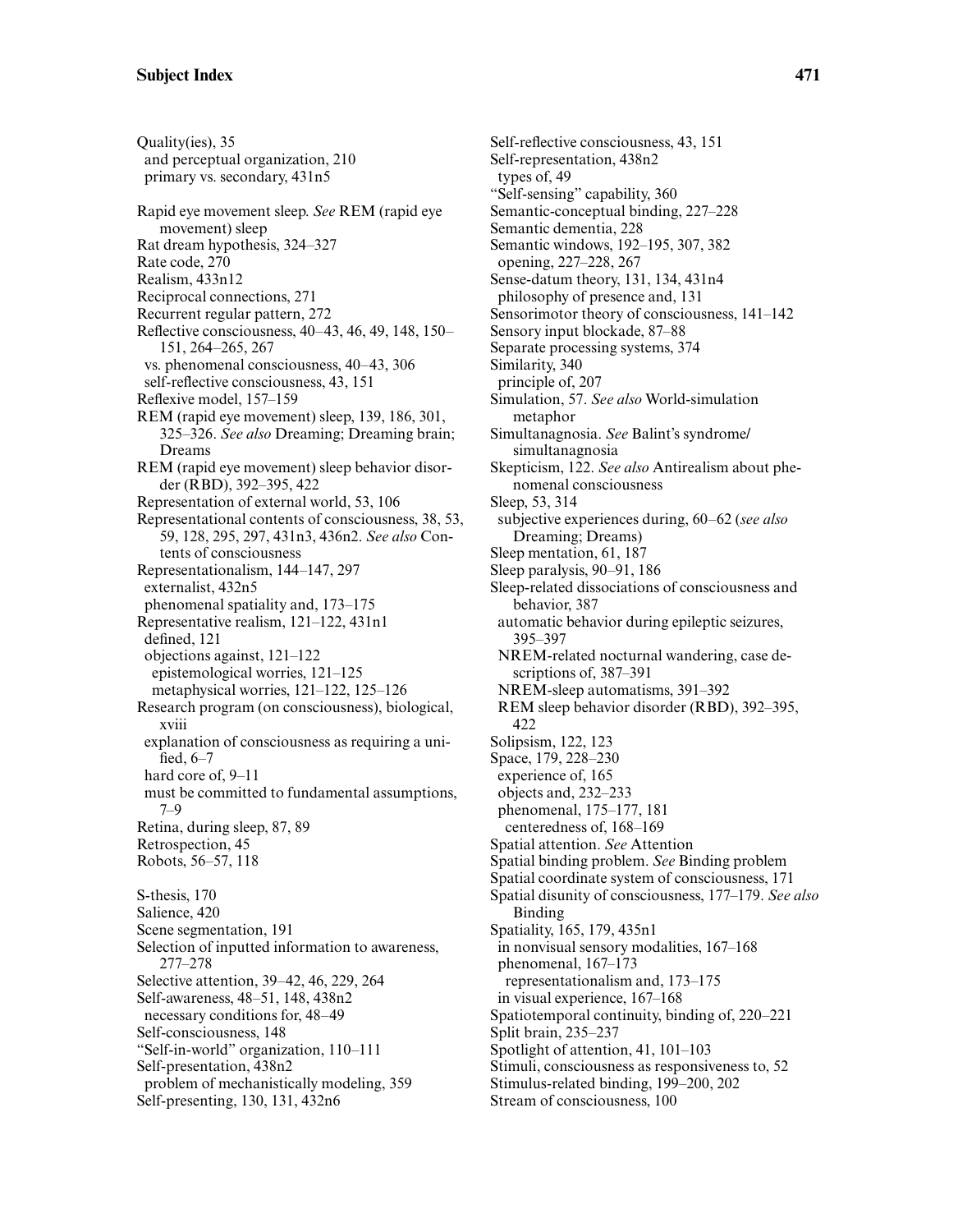**472 Subject Index**

Subphenomenal space. *See* Phenomenal space Transient global amnesia (TGA), 385 Transparency of phenomenal states, 106 422–423

Surrogates vs. representations of external objects, 106 Symmetry, principle of, 208 Synchronicity, neural, 269, 272, 276–278 as mechanism of consciousness, 315–316 Synchronization, neural, 269 attentional modulation of, 274 human studies on binding and, 279–281 theories about, 278–279 transitivity of, 274 Synchronizing connections and binding, 273–276 Synesthesia, 153, 223 "Synthetic" consciousness, 56–57 Telepresence experience, 114 Telepresence system, perception as brain's natural, 116–119 Temporal binding, 272–273 Temporal coding, 272 Temporal coding hypothesis, 272, 323 Terrorism, 415–417 Thalamocortical interactions, 274 Thalamocortical loops, 278–279 Thalamocortical system and the conscious state, 313–315 Theater-spotlight metaphor, 101–103 Theory reduction model, 286–287. *See also* Deductive-nomological (D-N) approach Third-person perspective (3PP), 51, 158, 188–189, 344 Thisness, 128 Threat avoidance, 420, 421 Threat recognition, 420–421 Threat simulation as biological defense system, 423–425 in contemporary hunter-gatherers, 419–420 dream production and, 420–421 Threat simulation function, traces of in normal dreams, 404–406, 410–411 (*see also* Nightmares) Threat-simulation responses in modern world, 415–417 Threat-simulation system, 418 real threats as cues that activate, 417 Threat-simulation theory, 422 tested, 425–427 Threats, selection pressures and ancestral, 418– 419

Threshold of consciousness, 64 subjective and objective, 64 Top-down constraints, 294, 305–307, 314 Top-down strategy, 303–306

Transparent surrogate world, 106, 107, 111, 170 Traumatic experience and dream content, 413–415, Unconscious, 62–63, 171. *See also* Conscious and unconscious states; Zombies Unconscious mental states, 148–151. *See also* Conscious and unconscious states Unconsciousness, "depth" of, 52 Unification approach, 12 Unified consciousness, 434n1 Unified field theories, 433n1 Unilateral neglect. *See* Neglect, unilateral Unity, 255. *See also* Binding vs. disunity of consciousness, 176–179, 199, 378– 379 global vs. local, 204 horizontal vs. vertical, 201 phenomenal, 201 Utilization behavior, 398 V-space, 171 Vehicle theory of consciousness, 146, 147 Virtual body, 183 Virtual dream world, 189–192 Virtual objects, 191–193, 208 as Gestalt windows and semantic windows, 192– 195 "object tokens" as, 257–258 Virtual places, 189–190, 193 Virtual reality (VR), 110–119, 124, 125 sense of presence in, 113–114 Virtual self, 132, 133 transmutable, 187–189 Virtual world, 183 disappearance, 186–187 hierarchical organization, 193–195 without a self, 184–185 Vision, "residual," 368 Visual areas, extrastriate, 309–310 Visual awareness, 74–75 Visual awareness negativity (VAN), 261, 318 Visual consciousness, 141–142, 151–154, 176 role of V1 in, 308–309 Visual dream phenomenology, 89–90 Visual field, subjective vs. external stimulus fields, 92 Visual motion. *See* Motion Visual processing, cognitive and sensorimotor branches of, 375 Visual qualities disorganized, 208, 210 Vitalism, substantial vs. emergent, 289 Wakefulness, 52–53

Working memory, 40–42, 101, 102, 278

Subject, notions of the, 132

Superposition problem, 271 Supervenience, 66–68 Supervenience relation, 66